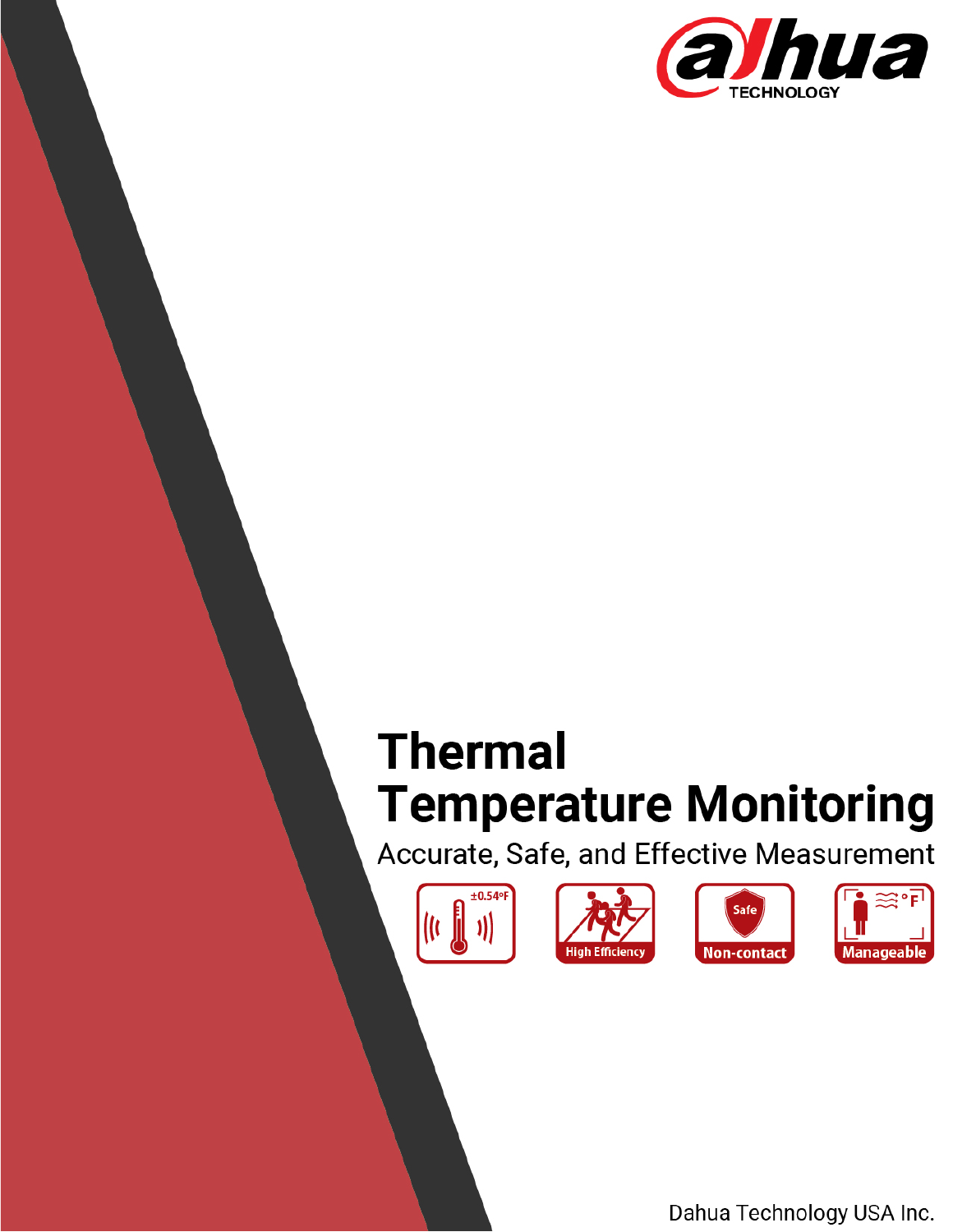## Table of Contents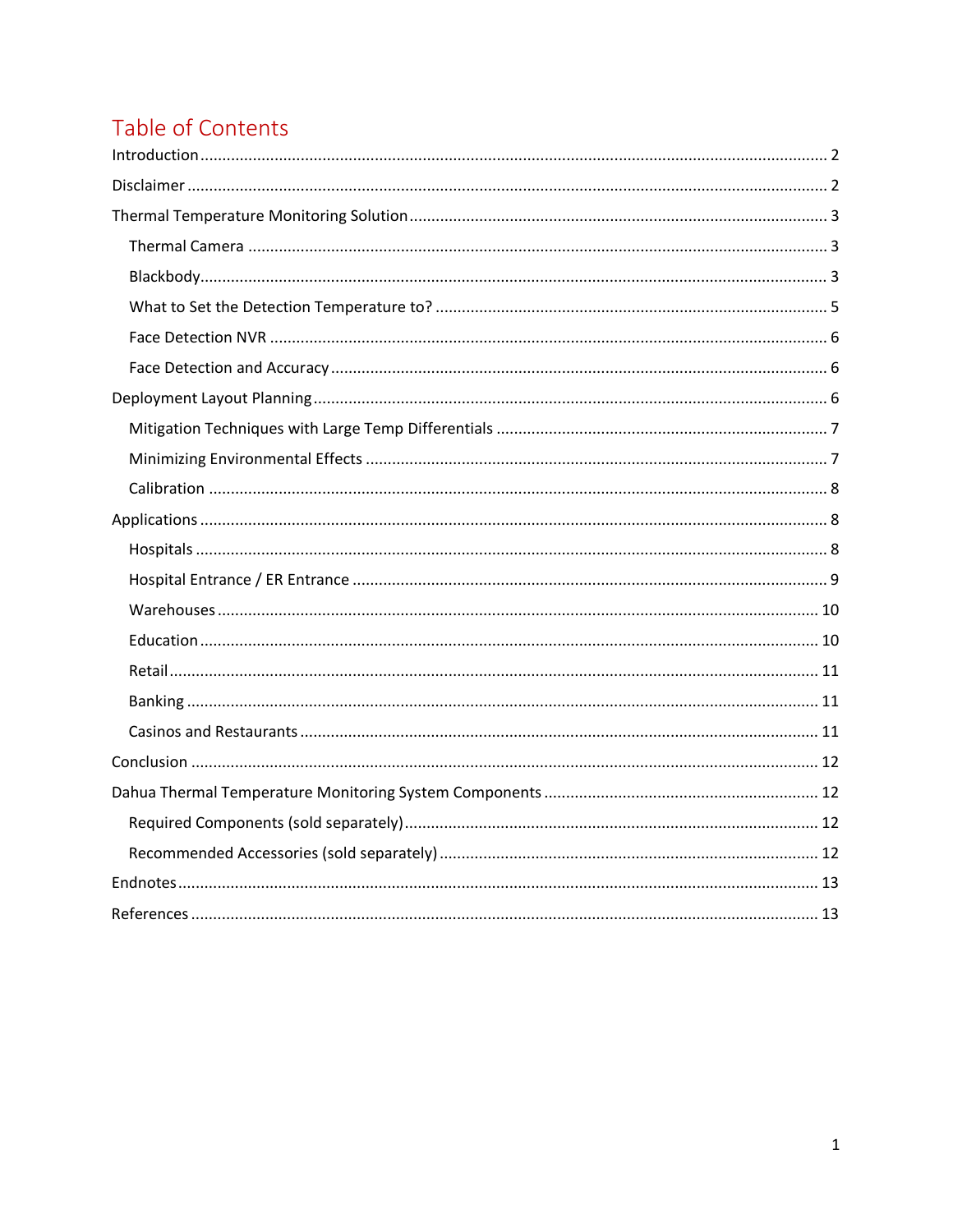## <span id="page-2-0"></span>Introduction

Every December 31<sup>st</sup> is both a time for reflection on another year gone by and a look into the future for the promise of a new year. The year 2020 was to be especially promising because it was the start of a new decade. The millennium was no longer a teenager; it graduated into adulthood. But as we all know, becoming an adult bears adult-size responsibilities and challenges, and none more dire than a virus that not only took over headlines, but also took over the world in the nascent months of 2020. The COVID-19 pandemic has affected millions of people around the globe, bucking social norms, workplace rules, and basic everyday life. Healthcare workers find themselves at war: they no longer just go to work; they are now on the "front lines," engaged in battles with an invisible foe. The pandemic brought unprecedented challenges and decisions that require nimble and unique solutions. One such solution employs thermal camera technology for continuous and non-invasive measurement of external human temperature, without personal contact.

## <span id="page-2-1"></span>Disclaimer

The Dahua Thermal Temperature Monitoring Solution is not FDA-cleared or approved. The Solution should not be solely or primarily used to diagnose or exclude a diagnosis of COVID-19 or any other disease. Elevated body temperature should be confirmed with secondary evaluation methods (for example, an NCIT or clinical grade contact thermometer). The Dahua solution, when properly installed and configured displays the highest temperature measured from an individual's face. This temperature may include the temperature of the region adjacent to the Medial canthus of the eye, the part of the eye that includes the tear duct. This solution can measure this part of the eye if: A) the application scenario is conducive to allow the camera to capture this part of the eye and B) the eye is not obscured by glasses, a mask, or other obstruction. A temperature measurement from the region adjacent to the Medial canthus more closely correlates to an individual's internal body temperature than a temperature measured from an individual's skin.

Users, through their experience with the Solution in the particular environment of use, should determine the significance of any fever or elevated temperature based on the external body telethermographic temperature measurement. Visible thermal patterns are only intended for locating the points from which to extract the thermal measurement. No matter where the thermal camera measures an individual's temperature, keep in mind that certain individuals with elevated skin temperature (EST) may have an elevated body temperature (EBT). In turn, certain individuals with EBT may have a fever, and a subset may have contracted the COVID-19 virus.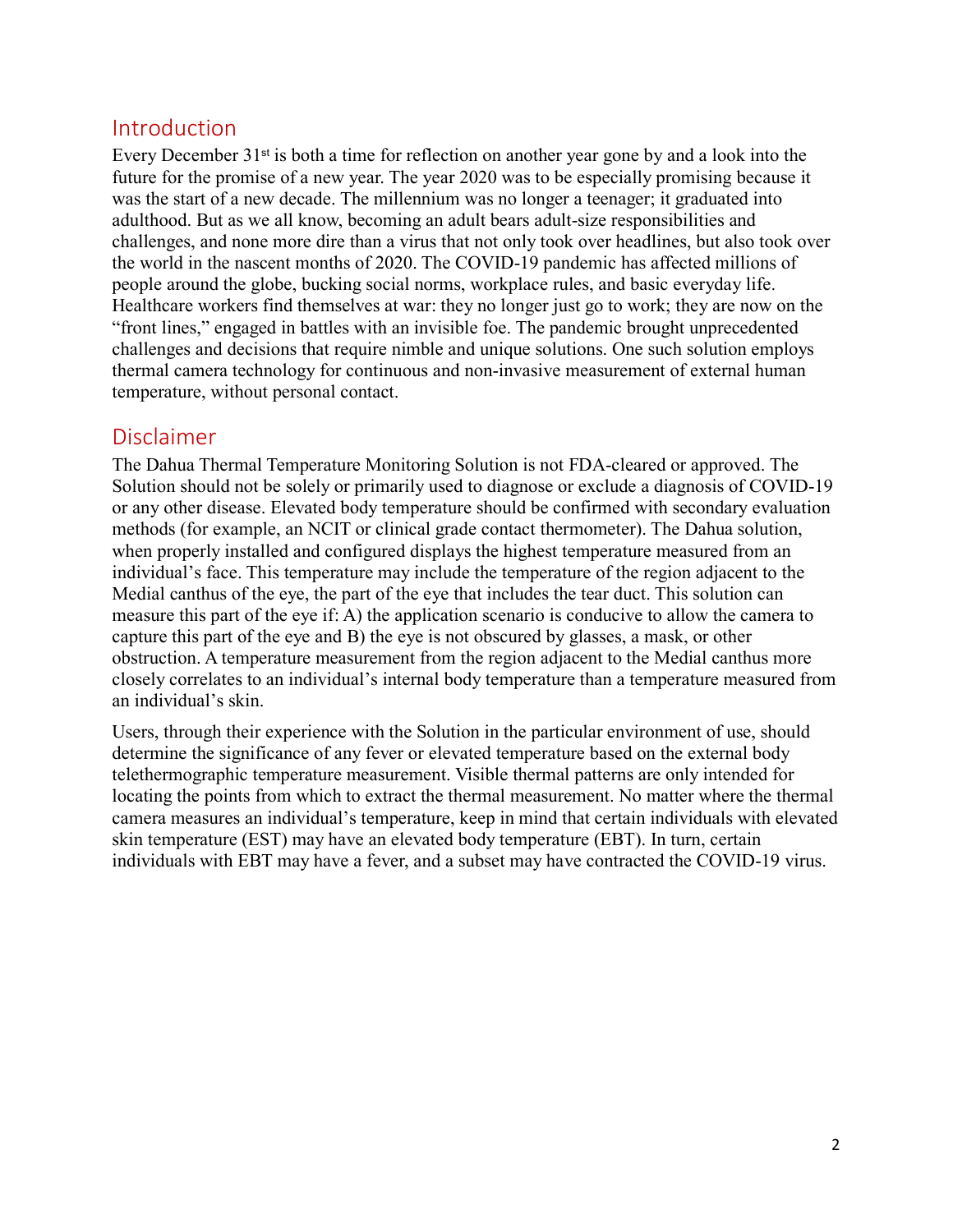## <span id="page-3-0"></span>Thermal Temperature Monitoring Solution

A thermal temperature monitoring solution typically encompasses a hybrid thermal camera that combines a Vanadium Oxide (VOx) sensor with a visible-light sensor. Most thermal cameras measure temperature to an accuracy within 1.8° F (1.0° C) of actual, adequate for industrial or typical surveillance applications, but monitoring human temperature requires a higher level of accuracy. Comprehensive solutions, like the solution that Dahua offers, that are the most accurate include a blackbody calibration device that maintains a customizable constant temperature as a reference point for the thermal camera. In addition, a network video recorder (NVR) may be included to provide storage for video and temperature data as well as face detection technology.

### <span id="page-3-1"></span>Thermal Camera

A thermal camera uses a thermal imager, essentially a heat sensor, to detect small differences in temperature. These cameras collect the infrared radiation from objects in the scene and create an electronic image based on information about the temperature differences.

A special lens focuses the infrared light emitted by all of the objects in view, and in turn, is scanned by a phased array of infrared-detector elements. The detector elements create a detailed temperature pattern called a thermogram in about one-thirtieth of a second. The camera obtains this information from several thousand points in the field of view of the detector array.

A circuit board with a dedicated chip then translates the thermogram into electronic impulses, and sends the impulses to a signal-processing unit. The signal-processing unit sends the information to the display, where it appears as various colors, each color based on the intensity of the infrared emission. The combination of all the impulses from all of the elements creates the image.

While all thermal imaging cameras contain an infrared sensor to detect infrared wavelengths, many also incorporate a visible-light CMOS sensor that creates a normal color image to superimpose over the infrared image, providing more context and detail to the infrared image.

## <span id="page-3-2"></span>Blackbody

A blackbody is a physical body that absorbs all incident electromagnetic radiation, regardless of frequency or angle of incidence. It not only absorbs radiation, but can also *emit* radiation. The name "blackbody" refers to the function of the device to absorb radiation in all frequencies, not just specific ones.

Because of these characteristics, a blackbody device is a desirable calibration source for thermal imaging based temperature measurement systems. The blackbody functions as a calibration tool, and becomes a target object with a precisely known and controlled temperature. This precision is the basis for accurate calibration of infrared pyrometers, increasing the accuracy of thermal imaging equipment. A blackbody at a constant temperature emits electromagnetic radiation called blackbody radiation. This constant temperature is important in external human temperature measurement where accuracy to  $\pm$  0.54° F (0.3° C) is advised by many international standards organizations.

Deploying a thermal imaging system for human temperature measurement poses several challenges: Consider the following issues when purchasing a thermal camera system for human temperature measurement, especially the accuracy of the system and the calibration process.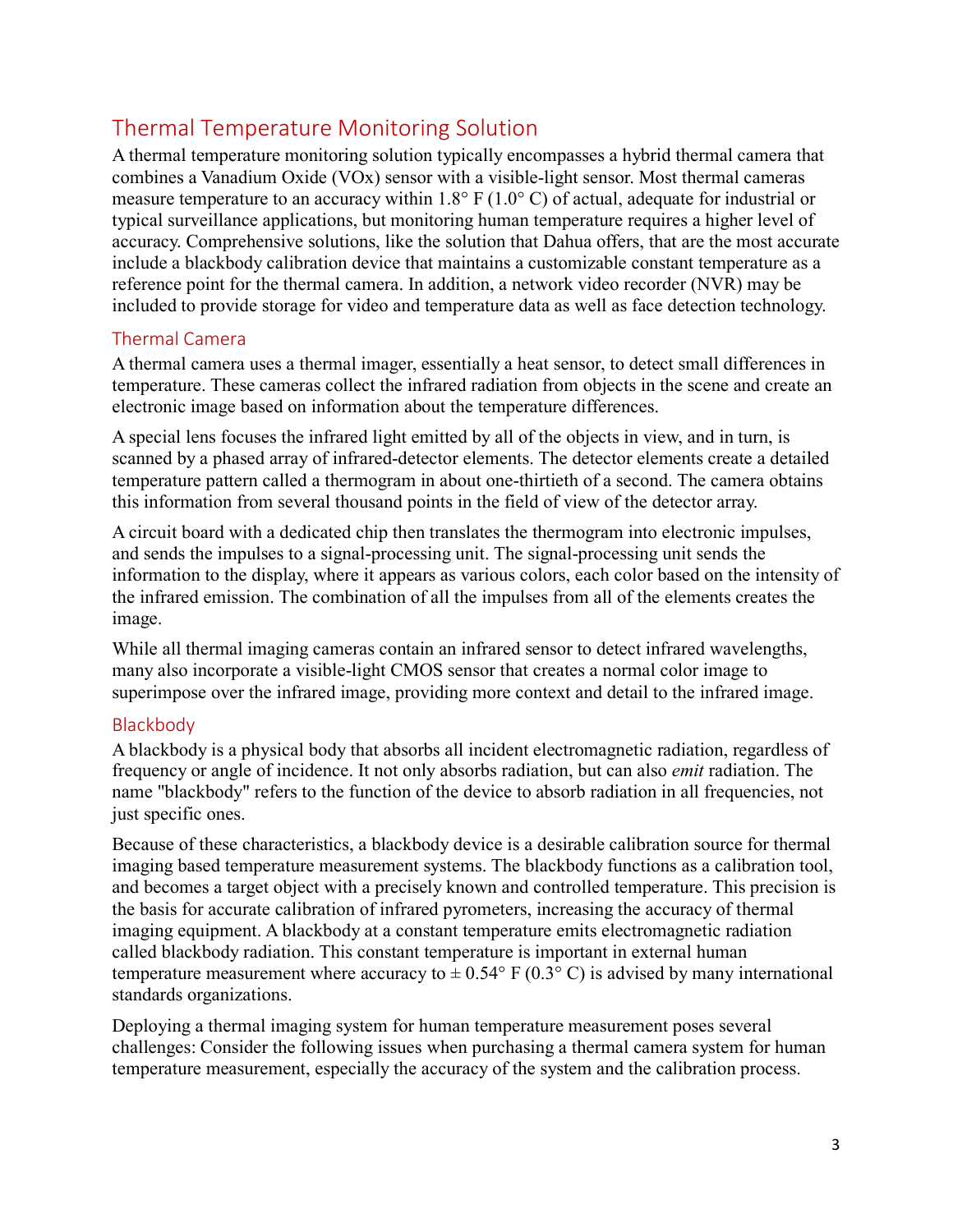• Thermal Drift Compensation

Even a calibrated thermal camera with thermometry (temperature measurement function) experiences temperature drift when the environment temperature changes. Unless the measurement location is of a constant temperature, and the thermal camera is calibrated to that environment, the system cannot be expected to produce temperature measurements at the published specification.

• Temperature Accuracy

Most thermometry-capable cameras are accurate to  $\pm 1.0^{\circ}$  F (1.8° C) or less. For many user-defined human temperature detection thresholds, this level of accuracy is less than desirable.

It is because of these characteristics that the blackbody device is preferred within a human temperature measurement application. Many blackbody devices are designed for use with thermometry-capable cameras deployed in industrial applications, and measure extremely high or low temperatures. These applications typically do not require the accuracy range suitable for human temperature measurement. Human temperature measurement requires a higher-end blackbody device to deliver an accuracy range suitable for fever detection.

The chart below show tests performed comparing several temperature measurement devices. The test was performed in a controlled environment during a four-hour test span over typical indoor temperature ranges. From the chart, you can see where the thermal camera with blackbody closely matches the oral thermometer readings from ambient temperatures ranging from 66.0° F to 81.0° F (18.9° C to 27.2° C). The thermal camera measurements without blackbody shows a distinct trend of increased temperature readings with increasing ambient temperature. Without the blackbody device, the thermal camera-only solution is accurate only for use at a narrow ambient temperature range, at which it was calibrated.

| °F | °C. | <b>Thermal</b><br><b>Camera</b><br>Only | <b>Thermal</b><br>Camera +<br><b>Blackbody</b> | Oral<br><b>Thermometer</b> | <b>Temporal</b><br>(Forehead)<br><b>Thermometer</b> | Laser<br><b>Thermometer</b><br>(Aimed at Chin) | <b>Ambient</b><br><b>Temperature</b><br>from Meter |
|----|-----|-----------------------------------------|------------------------------------------------|----------------------------|-----------------------------------------------------|------------------------------------------------|----------------------------------------------------|
| 66 | 19  | $98.9^{\circ}$ F                        | $98.0^\circ$ F                                 | $97.8^\circ$ F             | $96.6^\circ$ F                                      | $93.4^\circ$ F                                 | $66.6^\circ$ F                                     |
| 68 | 20  | $99.1^\circ$ F                          | 98.6°F                                         | $99.0^\circ$ F             | $98.5^{\circ}$ F                                    | $99.1^\circ$ F                                 | $67.6^\circ$ F                                     |
| 71 | 22  | 99.1°F                                  | 98.1°F                                         | $98.0^\circ$ F             | $97.9^\circ$ F                                      | $98.0^\circ$ F                                 | $69.4^\circ$ F                                     |
| 72 | 22  | 99.2°F                                  | 97.9°F                                         | 97.4°F                     | $98.3^\circ$ F                                      | $95.8^\circ$ F                                 | $70.0^\circ$ F                                     |
| 74 | 23  | $101.5^\circ$ F                         | $98.5^{\circ}$ F                               | $98.6^\circ$ F             | $97.3^\circ$ F                                      | $97.3^\circ$ F                                 | $74.3^\circ$ F                                     |
| 75 | 24  | $100.9^\circ$ F                         | 98.4°F                                         | $98.4^{\circ}$ F           | 97.6°F                                              | $97.3^\circ$ F                                 | $75.2^\circ$ F                                     |
| 77 | 25  | $101.2$ °F                              | 98.4°F                                         | $98.6^\circ$ F             | $98.1^\circ$ F                                      | $96.2^{\circ}$ F                               | $76.8^\circ$ F                                     |
| 79 | 26  | $100.7^{\circ}$ F                       | 98.4°F                                         | $98.1^\circ$ F             | $98.3^\circ$ F                                      | $95.8^\circ$ F                                 | $78.3^\circ$ F                                     |
| 81 | 27  | $101.4^\circ$ F                         | 98.5°F                                         | 98.5°F                     | 98.1°F                                              | $96.6^\circ$ F                                 | $80.2^{\circ}$ F                                   |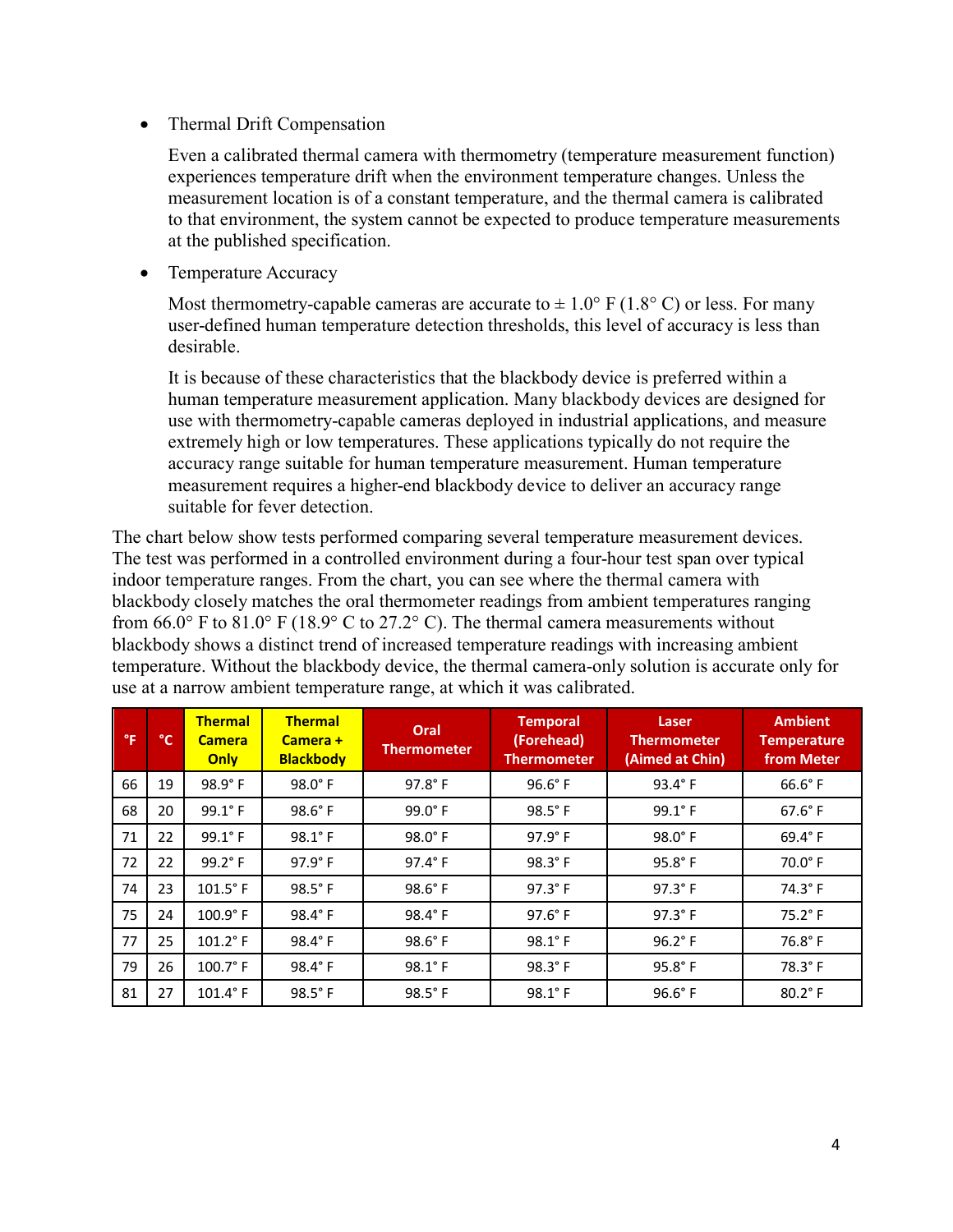It is important to consider that the temporal and laser thermometers require contact or close proximity to obtain measurements. The oral thermometer is invasive, and presents great risk of cross-contamination. Those techniques can only measure one person at a time, requiring a few seconds minimum for each one. The Dahua thermal camera with blackbody provides the desired accuracy AND speed, up to 30 people at a time across a wide range of indoor ambient temperatures.

• Human Body Temperature

It is important to understand that human bodies register different temperatures depending on several factors. In North America, we take it for granted that  $98.6^{\circ}$  F (37.0° C) is normal body temperature. Technically, however,  $98.6^{\circ}$  F (37.0° C) is the mean average temperature taken with a calibrated oral thermometer. Generally, the correlation of temperature between methods are as follows<sup>2</sup>:

- $\circ$  The average normal oral temperature is 98.6° F (37.0° C).
- $\circ$  A rectal temperature is 0.5° F to 1.0° F (0.3° C to 0.6° C) higher than an oral temperature.
- o An ear (tympanic) temperature is  $0.5^{\circ}$  F to  $1.0^{\circ}$  F ( $0.3^{\circ}$  C to  $0.6^{\circ}$  C) higher than an oral temperature.
- $\circ$  An armpit (axillary) temperature is usually 0.5° F to 1.0° F (0.3° C to 0.6° C) lower than an oral temperature.
- $\circ$  A forehead (temporal) scanner is usually 0.5° F to 1.0° F (0.3° C to 0.6° C) lower than an oral temperature.

Note that the ASTM standard<sup>3</sup> for allowable errors of clinical thermometers is:

- $\circ$  0.18° F (0.1° C) in the temperature range of 98.6° F to 102.2° F  $(37.0^{\circ} \text{ C to } 39.0^{\circ} \text{ C})$
- $\circ$  0.36° F (0.2 °C) in the temperature range of 96.8° F to 98.6° F (36.0° C to 37.0° C) and 102.2° F to 105.8° F (39.0° C to 41.0 °C).
- $\circ$  The allowable error of clinical thermometers was within a band of  $\pm 0.54^{\circ}$  F  $(\pm 0.3^{\circ} \text{ C})$  in the range below 98.6° F (36° C).

Since these systems read the external temperature, it likely will be less than the measured oral temperature of the individual. Consider this as you set the temperature threshold for alarm conditions.

#### <span id="page-5-0"></span>What to Set the Detection Temperature to?

This number is user-configurable and users can use these guidelines to set the detection temperature. According to the CDC<sup>4</sup>, the definition of a fever is a temperature of 100.4° F  $(38.0^{\circ}$  C) or higher<sup>3</sup>. You might want to set the alarm threshold of the thermometry system up to  $0.5^{\circ}$  F ( $0.3^{\circ}$  C) lower than that, but that is entirely up to application, it is recommended that you consult a medical authority for advisement. Regardless of what temperature is measured, you should always send people with detected high temperatures to a secondary screening with a clinical-grade thermometer.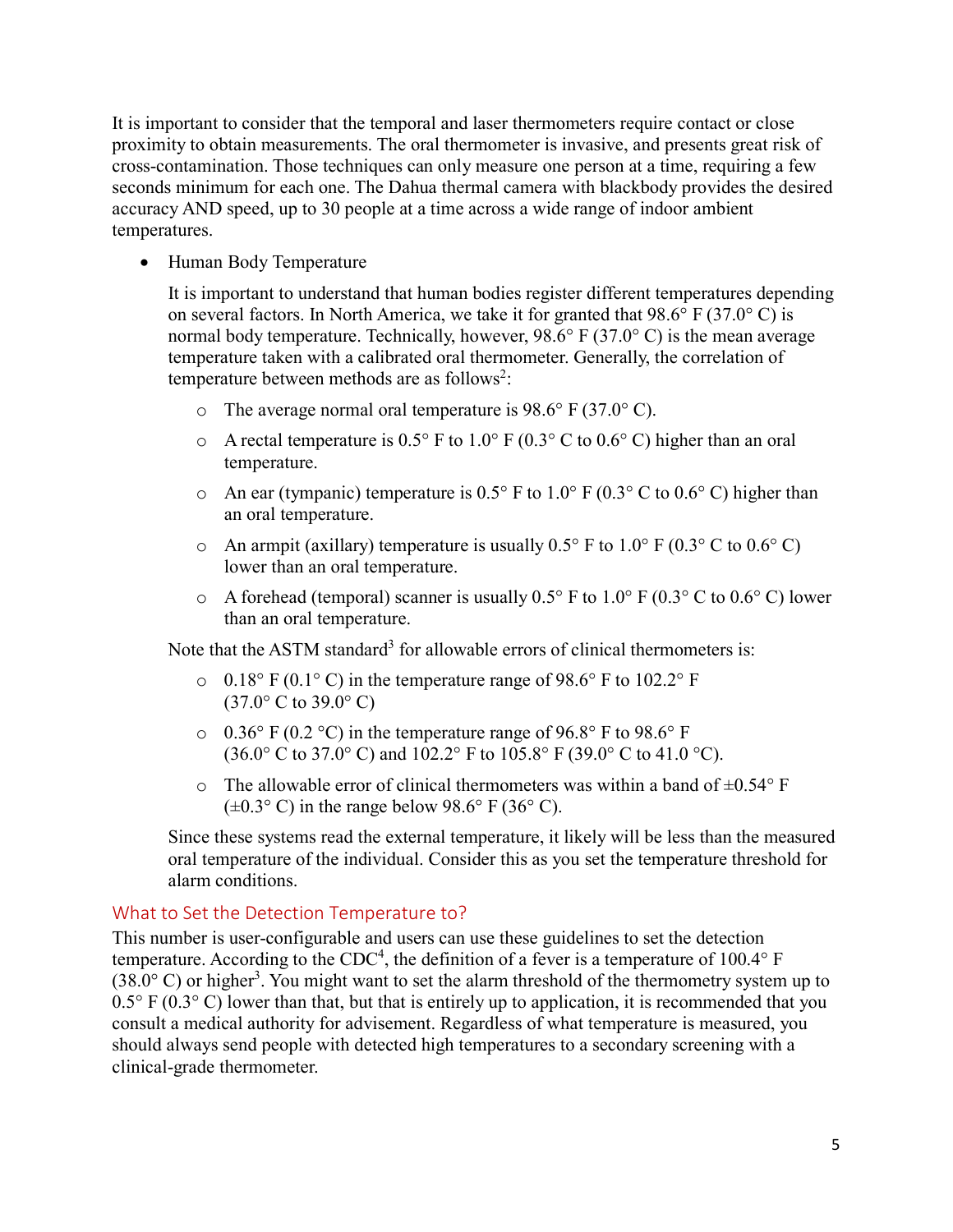#### <span id="page-6-0"></span>Face Detection NVR

A recommended component for the solution is an NVR with face detection capability. Dahua NVR's with face detection can detect a face in a digital image using any ONVIF camera stream, in addition to Dahua Face Detection cameras. Additionally, the face detection process can be applied to the visible image sensor stream of the hybrid thermal camera.

### <span id="page-6-1"></span>Face Detection and Accuracy

A core requirement of any thermal system is to deliver accurate measurements. In many applications, however, it is not practical to interrupt the flow of people and have them stop at a predetermined spot in order for the system to take a reading. This is a common limitation of handheld thermographic systems, which impede the flow of visitors. One way to increase efficiency is to use face detection as a filter, allowing only temperature measurement of detected faces and nothing else.

This capability has several benefits. For one, it can allow for simultaneous readings, as the system only has to focus on faces for measurement. Second, it helps minimize measurement of non-human heat sources, like a cup of coffee. A system with enough processing power can detect and measure up to thirty faces in the same camera view. Finally, this allows for measurement even when a face is partially covered by a mask or glasses.

The images below are snapshots of actual thermal camera video that show human temperature measurements under these circumstances: 1) person wearing glasses and a mask, 2) person wearing a mask, 3) person holding a hot beverage, and 4) person wearing a helmet.



*Figure 1: Thermal camera images showing facial temperature measurements*

## <span id="page-6-2"></span>Deployment Layout Planning

Planning the layout of the system prior to deployment is important. First, identify the expected outside temperature versus the temperature inside. If the outside temperature is different than indoors, then that affects ideal location of where the camera should be located (in relation to the entrance) and will affect the accuracy of measurements. This is because the thermal system measures external skin temperature: if the outside temperature is 60.0° F (15.5° C) and the interior ambient temperature is 70.0° F (21.1° C), then external skin temperatures will read lower than actual.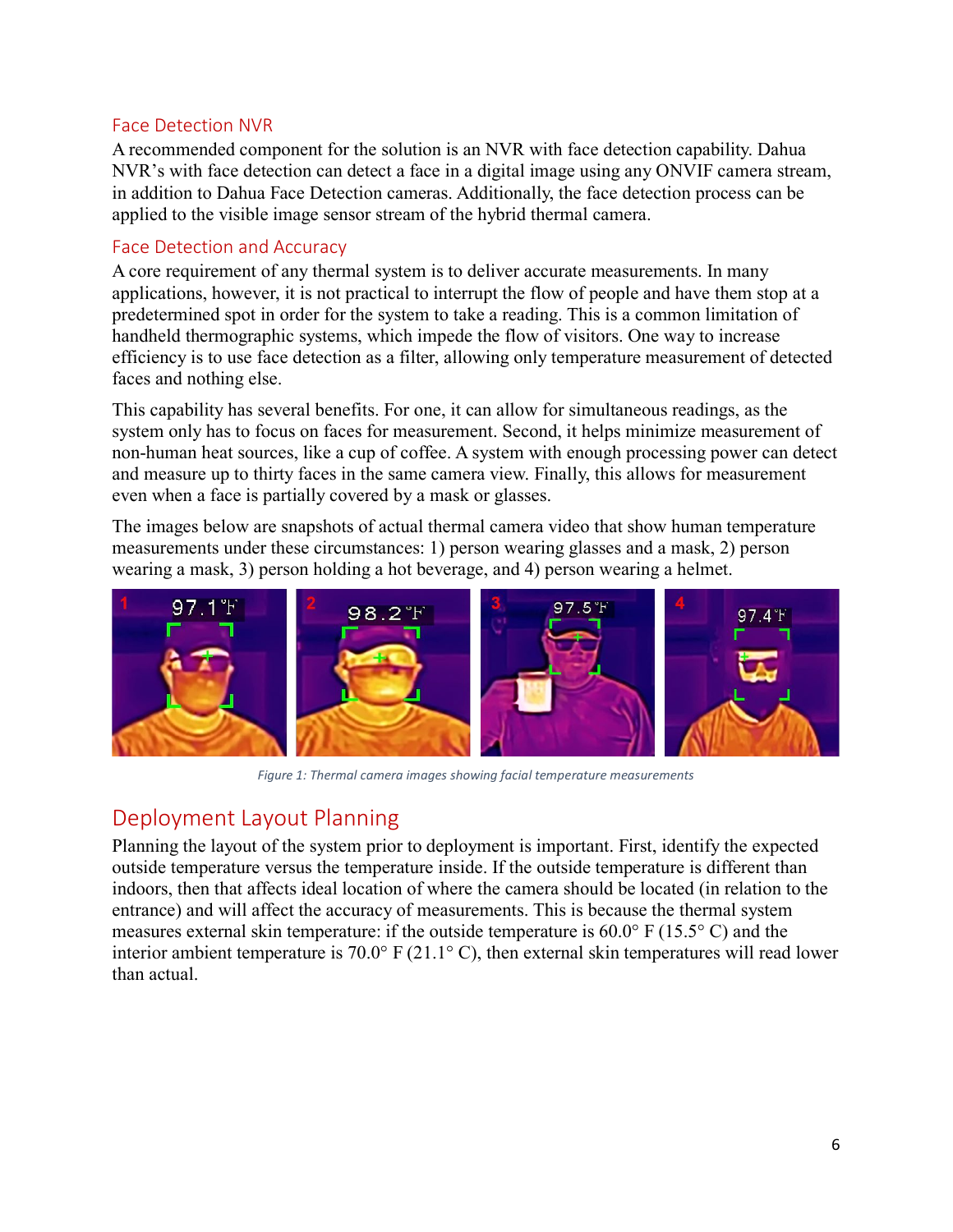## <span id="page-7-0"></span>Mitigation Techniques with Large Temp Differentials

In that case, you need to delay visitors before they reach the thermal measurement area. One way is to create a diversion channel shown in the figure below. Visitors will queue up similar to an airport security checkpoint, where their wait time will be long enough for external human temperatures to regulate after their exposure to the outside temperature. Length of the wait time should depend on the temperature differential and must be tested comparing temperature measurements between the thermal system and use of a clinical-grade thermometer.

#### <span id="page-7-1"></span>Minimizing Environmental Effects

Avoid positioning the camera within view of any bright light sources, including glass doors or windows that show the outside. In addition, avoid having any heat sources in view of the camera, like heating vents, coffee makers and the like. The thermal camera does require initial setup where you define the target measurement area, in which case you may be able to draw the area to exclude such sources.



*Figure 2: Illustration showing optimal placement of components*

- o Set multiple lanes when designing the traffic flow pattern. The forehead temperature measurement is more accurate the longer a person is indoors.
- o Measure the temperature away from the ventilation at the door.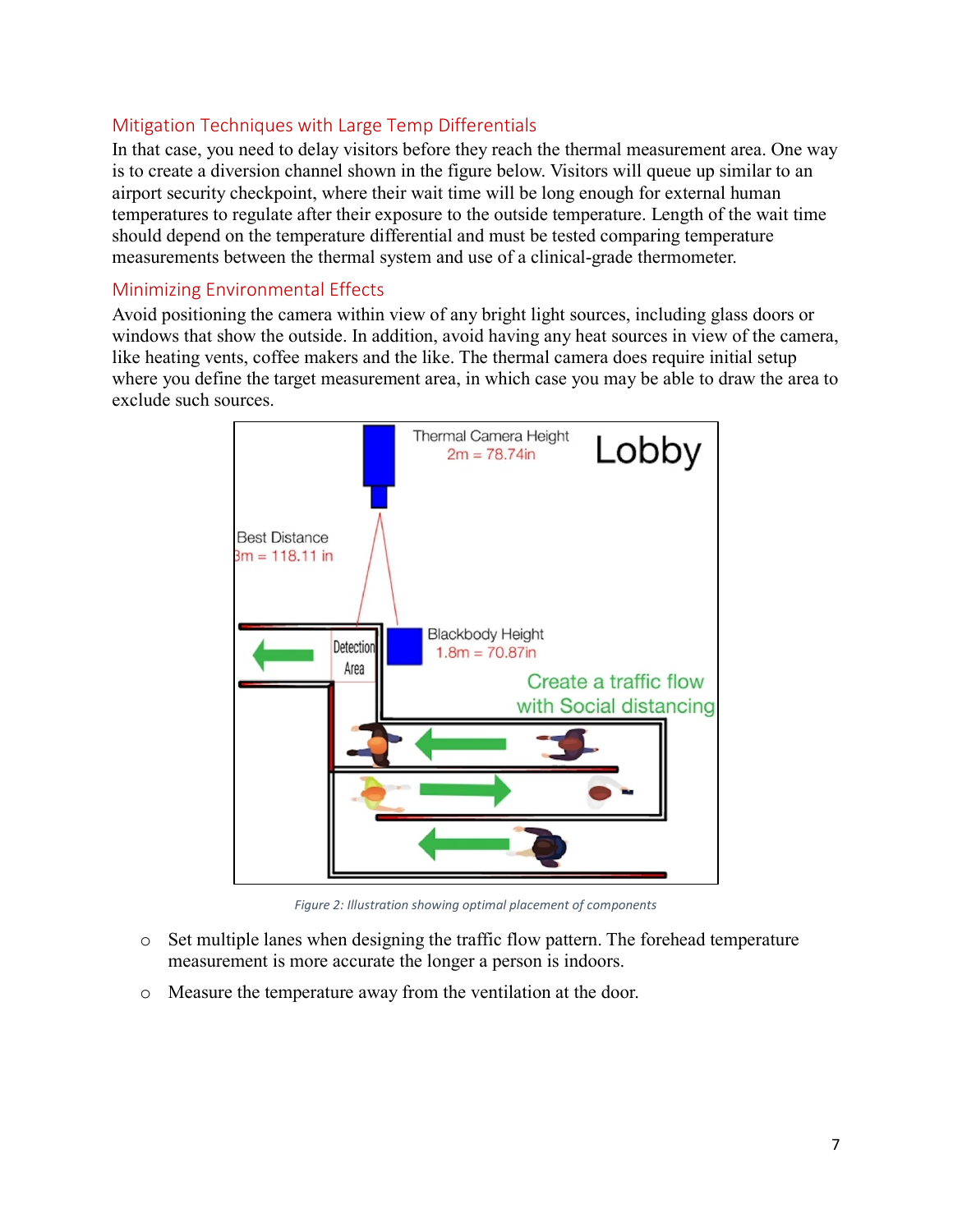## <span id="page-8-0"></span>Calibration

The Dahua thermal camera with human temperature measurement option has a feature in the web UI for ambient temperature setting. Use a third-party thermometer to detect the actual ambient temperature on site and input that number if it is different from the default value. If the readings are still incorrect, adjust the "Human Temperature correction" value in the camera's Web User Interface, detailed in the setup instructions.

The blackbody module requires twenty minutes of pre-heating before operation or configuration. The target temperature is displayed on the rear of the unit. The proper working temperature of the blackbody device is 95° F (35 °C). If the temperature is not 95° F (35 °C), manually adjust it to 95 $\degree$  F (35 $\degree$ C).

## <span id="page-8-1"></span>Applications

Due to the precise visibility enabled by detecting heat, industries have used thermal cameras for decades, predominantly by law enforcement and the military. In the wake of the 2020 coronavirus pandemic, the technology saw an uptick in demand as a way to detect people with an elevated temperature in a fast, effective, and safe (contact-free) way. Dahua designed their Thermal Temperature Monitoring Solution for rapid and temporary deployments for a variety of verticals such as hospitals, medical centers, education, industrial business, warehouses, casinos, hospitality, and banking.

Featuring high accuracy, high efficiency, strong adaptability and easy deployment, the Thermal Temperature Monitoring Solution performs preliminary and rapid screening for multiple people at a time. When an alarm is triggered for an abnormal temperature, the person can then be assessed with standard medical temperature measuring equipment to re-check their temperature.

For example, Wynn Resorts used thermal cameras to detect temperatures of guests. Many airports had passengers undergo [thermal screening](https://gulfnews.com/business/aviation/coronavirus-thermal-screening-a-must-for-all-emirates-passengers-to-us-from-dubai-1.70339665) prior to boarding the aircraft and after arrival. Retailers such as Walmart took the temperatures of associates when they first reported to work, and the Atlanta Journal reported a local grocery chain requiring customer temperature checks.

#### <span id="page-8-2"></span>**Hospitals**

In times of pandemic, many hospitals implement manual fever checks at the entrance; however, this puts staff at unnecessary risk of exposure. With administrators and staff already overwhelmed from high patient intake, many have deployed an automated thermal temperature measuring solution for a safer environment.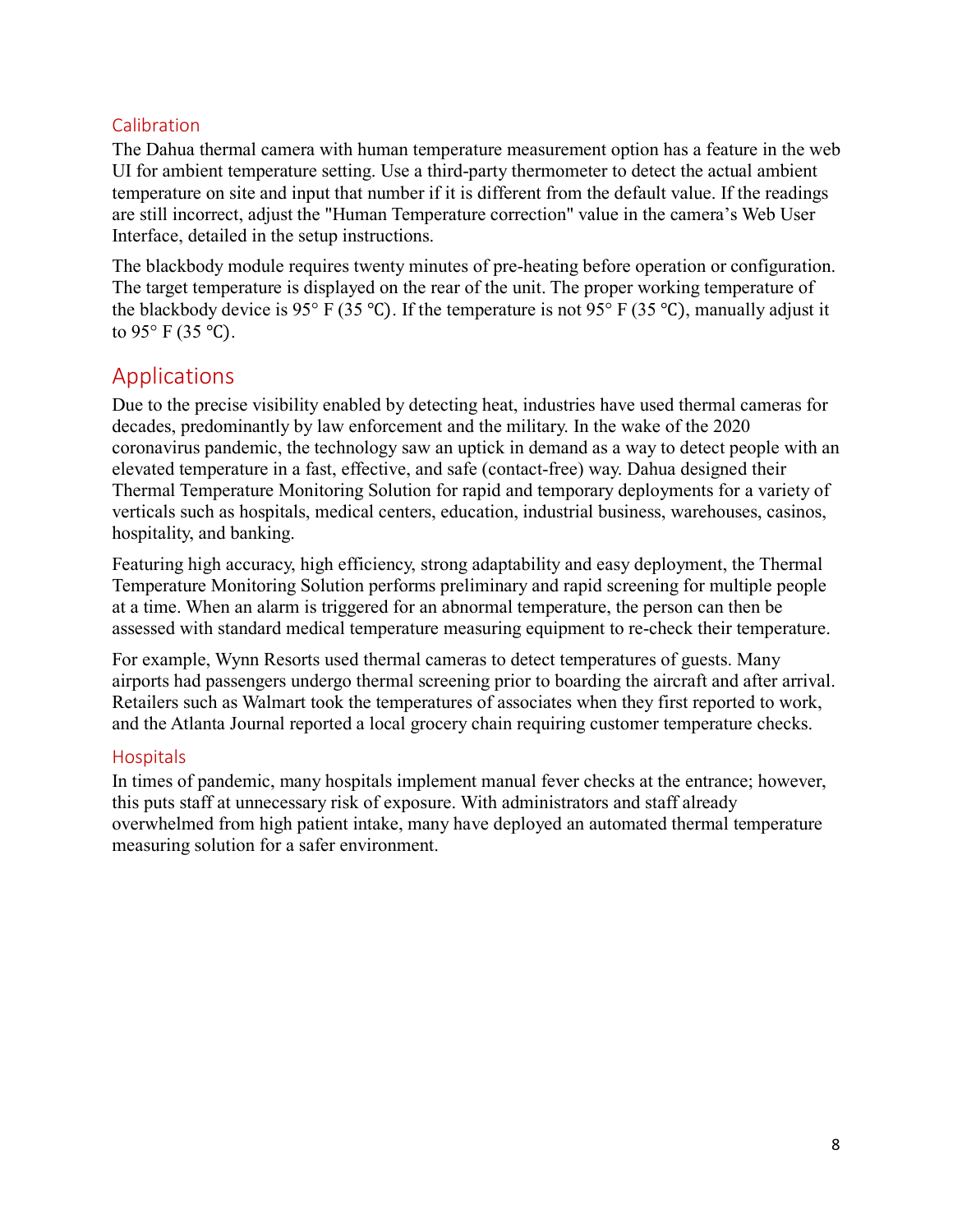## <span id="page-9-0"></span>Hospital Entrance / ER Entrance

Hospitals pose many security challenges due to 24/7 public access, high-tension work environments, various entry/exit points, and narcotics storage. It is important to deploy video surveillance at all entry points to ensure not only visibility as to who is coming and going, but to deter crime. Due to possible glare from the constantly opening and closing doors, and sun reflection from nearby windows, a camera with Wide Dynamic Range (WDR) is recommended. Dahua's hybrid thermal temperature monitoring camera offers a visible lens with WDR for surveillance and a thermal lens for detecting a person's temperature. By combining thermal imaging with analytics, healthcare facilities can program the system to notify staff automatically if it detects a person within a defined temperature range.

An often-overlooked advantage of hybrid thermal cameras is that they can provide surveillance and thermal detection without compromising a person's identity. This not only respects patient privacy, but also complies with HIPPA regulations. Additionally, a privacy mask can be used on the thermal image so that just the temperature is visible.



*Figure 3 Left side represents the visual lens of the hybrid thermal camera with the temperature reading and the right side represents the thermal lens with a privacy protection mask.*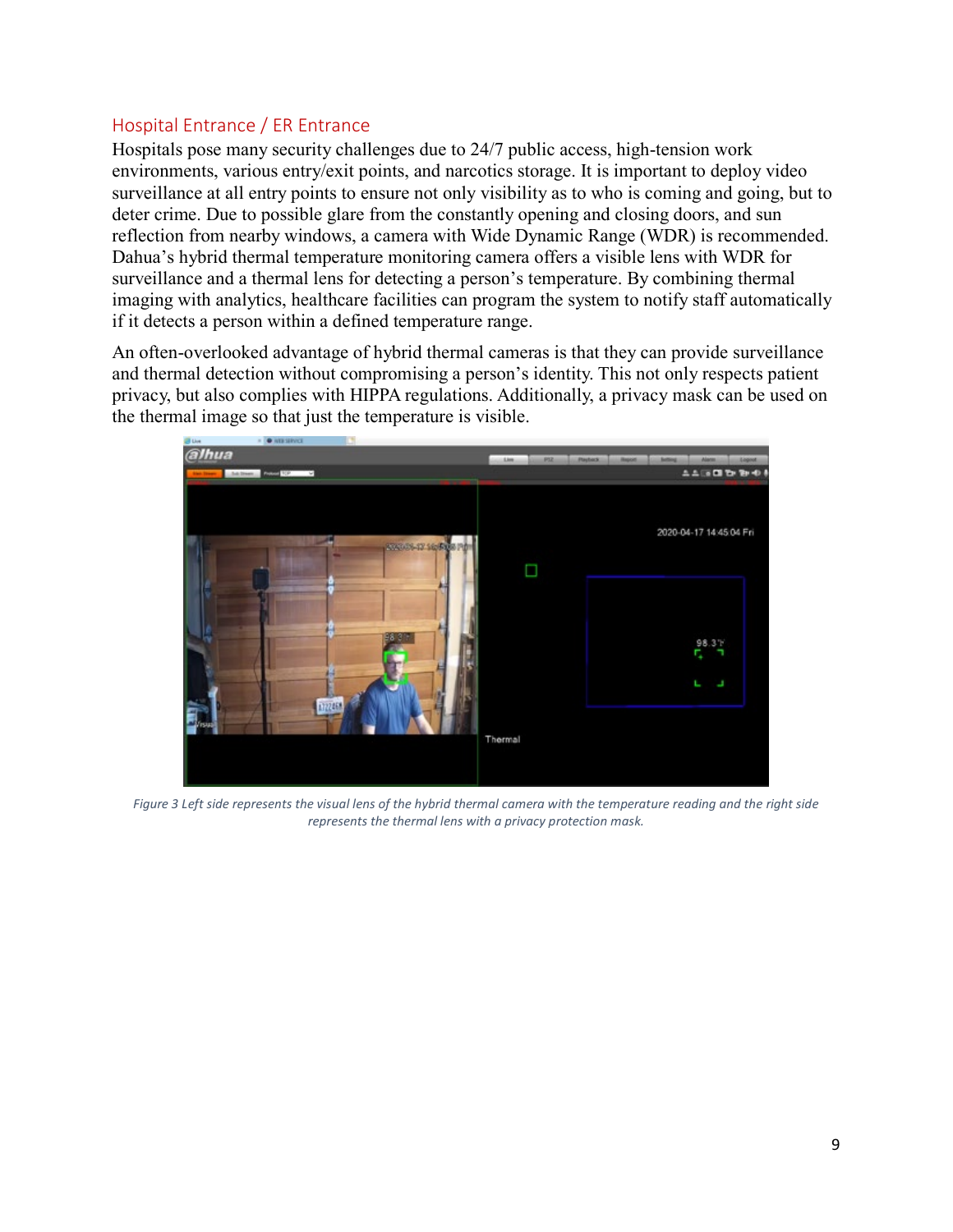Additionally, on March 17, 2020, the U.S. Equal Employment Opportunity Commission (EEOC) issued an [update to its guidance](https://www1.eeoc.gov/eeoc/newsroom/wysk/wysk_ada_rehabilitaion_act_coronavirus.cfm?renderforprint=1) indicating that employers may implement temperature-screening measures in response to the COVID-19 pandemic. The EEOC noted, "Because the CDC [Centers for Disease Control and Prevention] and state/local health authorities have acknowledged community spread of COVID-19 and issued attendant precautions, employers may measure employees' body temperature."



*Figure 4 Thermal imaging in use at the entrance to a hospital in Spain. Photo Credit: David Benito/Getty Images*

#### <span id="page-10-0"></span>Warehouses

Many warehousing and logistic centers are considered essential businesses, with employees continuing to work during stay-at-home initiatives. The temperature monitoring solution can provide a time-efficient way to assess potential high temperatures of large groups of people without personal contact. This type of solution is ideal for deploying at employee entrances to mitigate risk of a potential sick worker from entering the building. The solution can also be deployed throughout the facility in the event that someone develops a fever during the workday.

According to CNET.com<sup>5</sup>, warehouses such as the e-tail giant Amazon used the technology to streamline temperature checks. The use of thermal temperature cameras allows businesses to contain the virus' spread without shutting down the warehouse operations that are essential to its business. Amazon implemented daily temperature checks in some of their operations locations as an additional preventative measure to support the health and safety of their employees.

#### <span id="page-10-1"></span>Education

Schools have a high population density, with a large number of students and teachers. The temperature monitoring solution can provide a time-efficient way to assess potential high temperatures of large groups of people without personal contact. With schools closed during a pandemic and the curriculum disrupted, having a temperature measurement solution in place lets elementary schools, colleges and universities alleviate anxieties once they reopen. If a second wave comes or another outbreak occurs, the tools will be in place to help flatten the curve of another pandemic.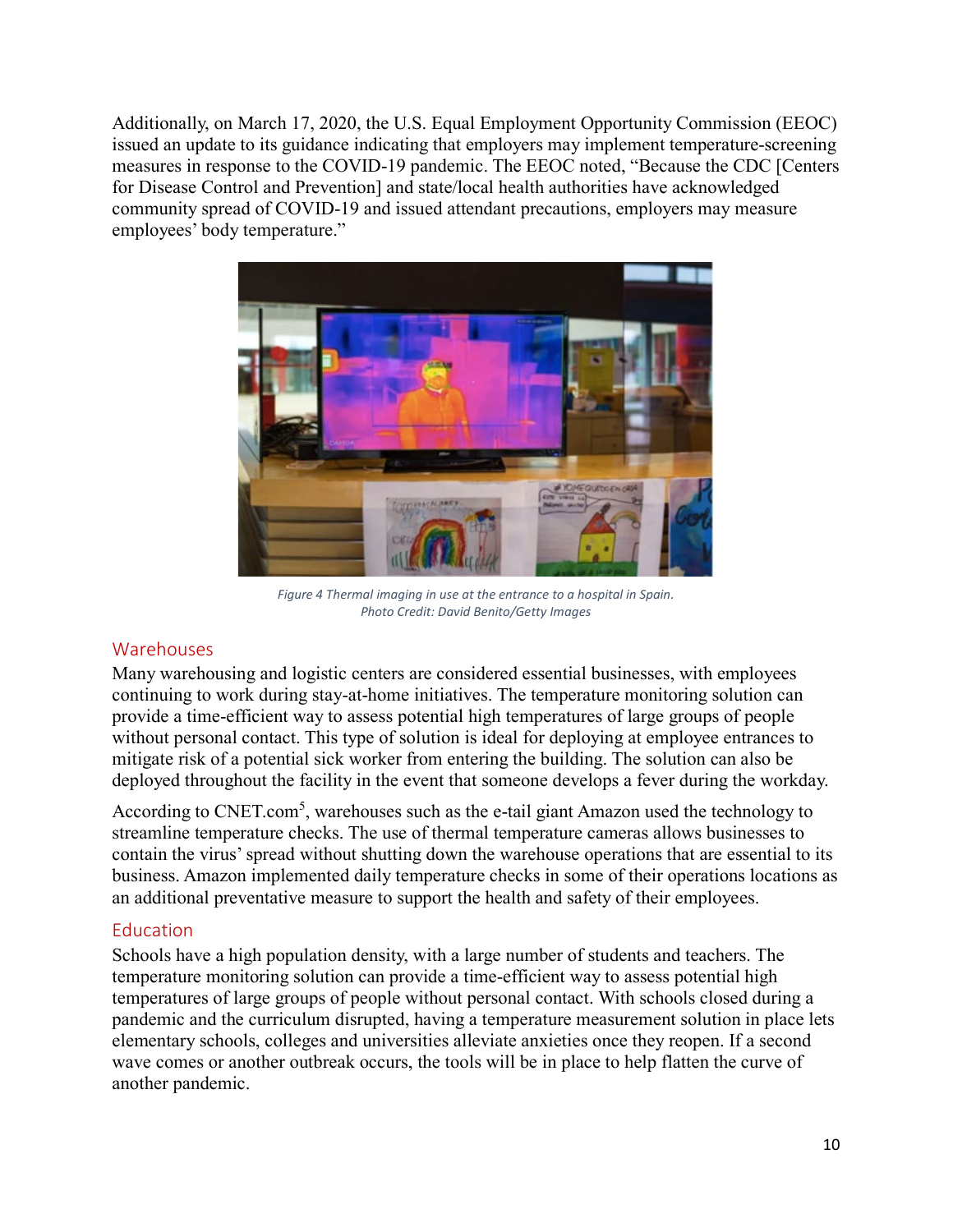The technology effectively limits close contact and contributes to combating the virus by lowering the risk of cross-infection caused by contact. It also saves manpower and material resources, while guaranteeing efficient and discreet preliminary screening of all staff, students, and visitors. It can also screen up to 30 people per second, so it is suitable for areas with high traffic such as universities, campuses, and dormitories.

## <span id="page-11-0"></span>Retail

Retailers can utilize the thermal temperature monitoring solution by deploying it at store entrances to alert staff if customer or employee temperature readings exceed the user-defined threshold. As a result, retailers can limit access to the store to only individuals who are below the threshold. Additionally, employees will feel confident that their workplace has implemented a safe environment and customers will feel safer shopping.

#### <span id="page-11-1"></span>Banking

A number of commercial banks have taken the precautionary measure of installing thermal devices to check the temperatures of not only employees but customers too.

Although many businesses post signs asking for sick customers and employees to refrain from entering the premises, the reality is that some people will ignore it. However, with the thermal temperature solution, the camera will automatically detect and send an alert so the proper responder can react.

## <span id="page-11-2"></span>Casinos and Restaurants

The gaming and hospitality industry will also benefit from the deployment of thermal temperature monitoring devices at entrances / exits and throughout the facility. For a person with an elevated temperature, a visual alert is sent so that security personnel has a visual image of the person's identity and can re-check their temperature.



*Figure 5: Sample alert of a person with an elevated skin temperature*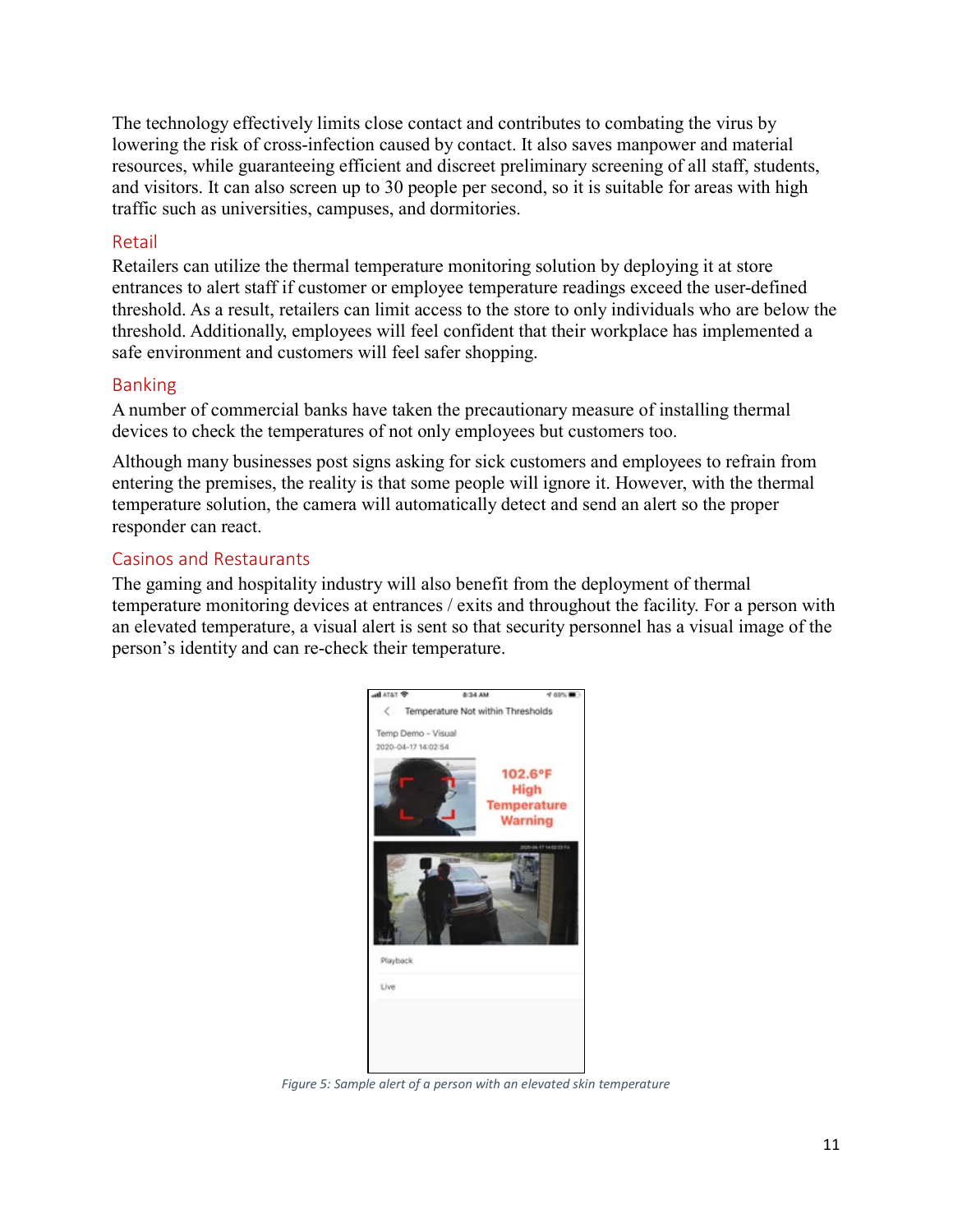## <span id="page-12-0"></span>Conclusion

The COVID-19 pandemic has affected the life and livelihood of millions of people, not discriminating who is infected and who can recover. Viable measurement of human temperature is one method to help in the fight to stop the spread of the virus. The Dahua Thermal Temperature Monitoring Solution is an accurate, safe, and effective tool that once installed and implemented can detect elevated external temperature in environments such as airports, hospitals, and clinics.

## <span id="page-12-1"></span>Dahua Thermal Temperature Monitoring System Components

Click [here](https://us.dahuasecurity.com/product/thermal-temperature-monitoring-solution/) to navigate to the Dahua Thermal Temperature Monitoring Solution Web page or click links below for detailed information about each component.

<span id="page-12-2"></span>Required Components (sold separately)

- **[DH-TPC-BF5421-T](https://us.dahuasecurity.com/product/300-x-400-hybrid-thermal-epoe-network-bullet-camera/)** Thermal Hybrid Network Camera
- **[JQ-D70Z](https://us.dahuasecurity.com/product/thermal-temperature-monitoring-solution/)** Blackbody
- **[DHI-NVR5216-16P-I](https://us.dahuasecurity.com/product/4k-16-ch-1u-nvr-with-analytics-5216/)** 16-channel NVR

<span id="page-12-3"></span>Recommended Accessories (sold separately)

- **[VCT-999](https://us.dahuasecurity.com/product/thermal-temperature-monitoring-solution/)** Tripod (x2)
- **[RQW026-00](https://us.dahuasecurity.com/product/thermal-temperature-monitoring-solution/)** Mounting Bracket for camera and blackbody (x2)
- **[DHL43-F600](https://us.dahuasecurity.com/product/50344/)** Full HD Monitor